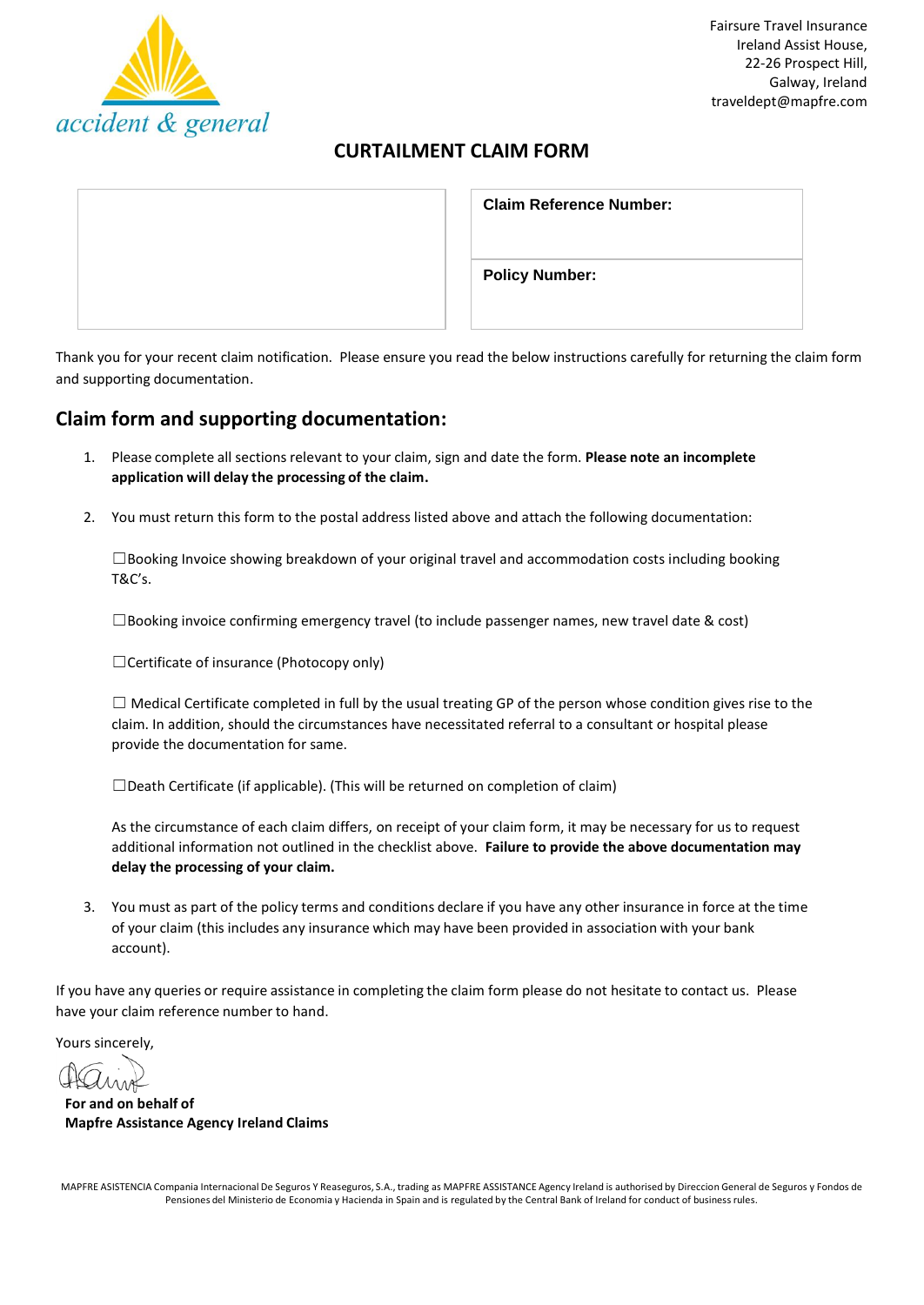

# **CURTAILMENT CLAIM FORM**

#### **Claim Reference Number:**

**Policy Number:**

(Please see first page of claim form for your reference)

(Please see first page of claim form for your policy number)

## **DATA PROTECTION**

We will ask you to provide some specific information regarding the medical condition or injury giving rise you your claim, and also regarding current or past medical conditions for you and, where relevant, for your fellow travellers close relatives or close business associate. We will only use sensitive information for the specific purpose you provide it, including to validate and administer your claim, and to provide the services described in the policy. This may include sharing with service providers, and of you have travelled outside the European Economic Area 'EEA', it may be necessary for us to transfer your data and share with service providers outside the EEA/ Further information about how data is used and shared can be found on our privacy policy o[n www.mapfreassistance.ie/gdpr.](http://www.mapfreassistance.ie/gdpr)

You must ensure that you only provide sensitive information amount other people where you have the consent or legal right to do so.

## **Do you provide your consent for such use, transfer and sharing of the data you provide?**

Note, if you do not wish to provide consent, this prevents us from providing cover under the policy and we are hereby released from any liability for your claim.

# **SECTION A CLAIMANT DETAILS** Title: Gender: Forename: Surname: Surname: Surname: Surname: Surname: Surname: Surname: Surname: Surname: Surname: Surname: Surname: Surname: Surname: Surname: Surname: Surname: Surname: Surname: Surname: Surname: Surname: Surname: Surna Date of Birth: Occupation: Address: Note and the Mathematic Section 1 and the Phone Number: Number: Number: Number: Number: Number: Number: Number: Number: Number: Number: Number: Number: Number: Number: Number: Number: Number: Number: Number: Numbe Work Phone Number: Mobile Number:



## **TRIP DETAILS**

| .               |                   |  |
|-----------------|-------------------|--|
| Tour operator:  | Booking agent:    |  |
| Destination:    | Date trip booked: |  |
| Departure date: | Return date:      |  |
|                 |                   |  |

Email Address:

# **SECTION B**

## **ANY OTHER INSURANCE DETAILS:**

Travel Insurance policy? YES □NO□

Insurance with your bank account / bank card? YES  $\Box$  NO $\Box$ 

Any other insurance policy which may cover this loss? YES  $\Box$  NO $\Box$ 

If Yes to any of the above, please provide Company Name & Policy Number:

## **PREVIOUS CLAIMS HISTORY:**

| YES/NO<br>Have you made ANY insurance claim in the past 3 years? (If yes, please provide details below) |                      |                       |         |  |
|---------------------------------------------------------------------------------------------------------|----------------------|-----------------------|---------|--|
| Year                                                                                                    | <b>Type Of Claim</b> | <b>Amount Claimed</b> | Company |  |
|                                                                                                         |                      |                       |         |  |

| MADERE ACICTENCIA Compania Internacional De Coguros V Researures C.A. trading as MADERE ACCICTANCE Agonou Ireland is outhorized by Direction Concret de Coguros y Fondas de |  |  |
|-----------------------------------------------------------------------------------------------------------------------------------------------------------------------------|--|--|
|                                                                                                                                                                             |  |  |

MAPFRE ASISTENCIA Compania Internacional De Seguros Y Reaseguros, S.A., trading as MAPFRE ASSISTANCE Agency Ireland is authorised by Direccion General de Seguros y Fondos de Pensiones del Ministerio de Economia y Hacienda in Spain and is regulated by the Central Bank of Ireland for conduct of business rules.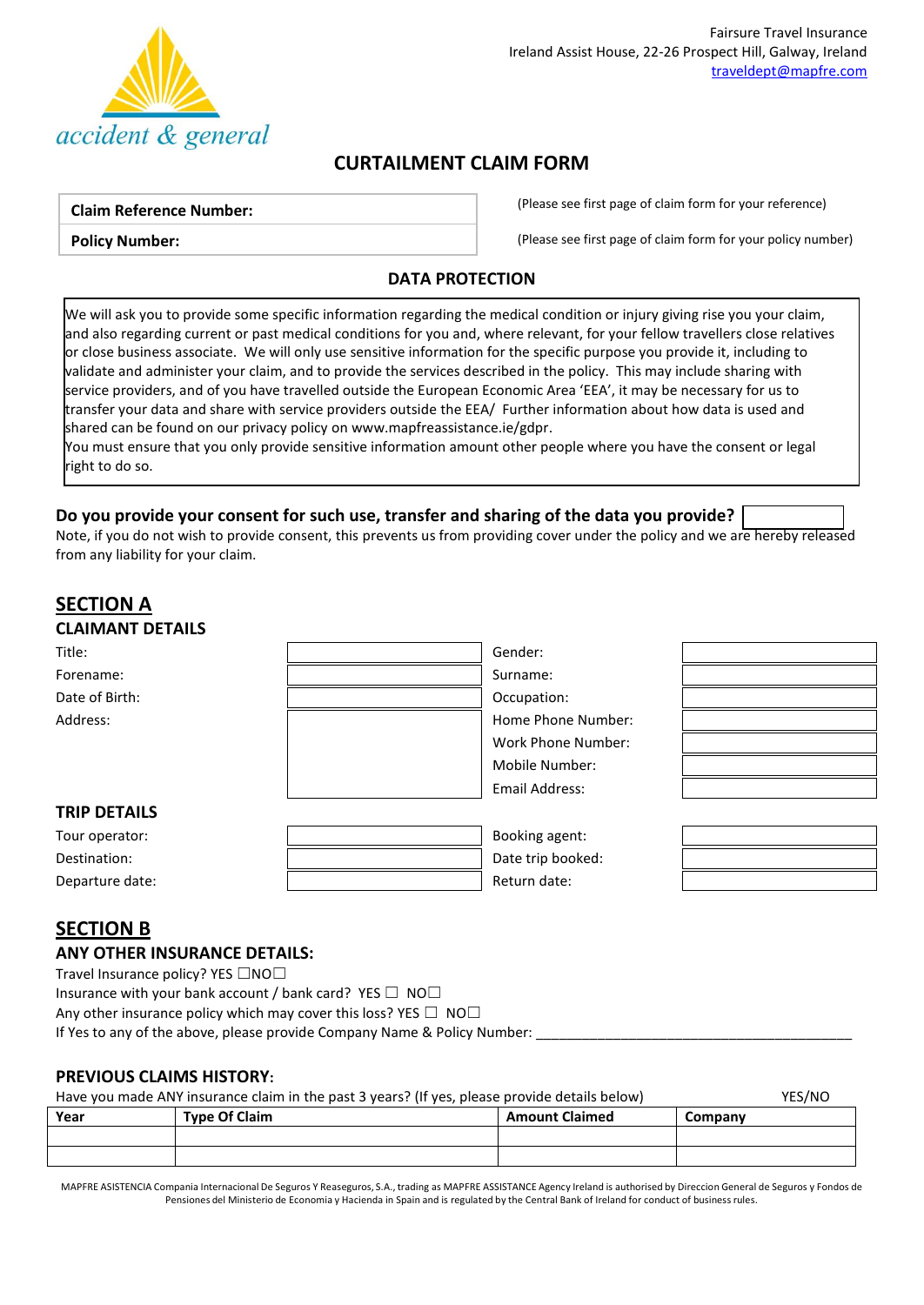**DECLARATION:** Insurers and their agents share information to prevent fraud and for underwriting purposes. This document, information provided when taking out the Policy and relevant facts form the basis of your claim and may be shared or used for audit purposes. It is a criminal offence to make a fraudulent claim. We investigate all cases and any person suspected of fraud is reported to the Police/Gardai with whom we always cooperate in effecting a prosecution. I/We understand that you may seek information from other insurers and third parties to check that the information provided above is truthful and that details of this claim can be used for audit and fraud prevention purposes. I/We understand that you may request information from medical providers abroad in relation to a claim where medical advice was sought. I/We declare that to the best of my/our knowledge and belief that all the information I/We have given is correct. I/We have not withheld any information connected with this incident and agree to provide any further information or documentation as may be required. I understand that the insurer does not admit liability by the issue of this form.

#### **ALL PERSONS CLAIMING MUST SIGN BELOW:**

| Name (please print) | Signature | <b>Date</b> |
|---------------------|-----------|-------------|
|                     |           |             |
|                     |           |             |
|                     |           |             |

## **SECTION C INCIDENT DETAILS**

Please detail the medical condition / injury giving rise to your claim:

Please confirm your relationship to the person who gives rise to the claim

Date symptoms first began / injury occurred

Date first consulted a Medical Practitioner

Date Medical Practitioner recommended curtailment

We may need to contact the Medical Practitioner if any point needs clarification. In order for us to do so, please give us your authority by signing below:

**\_\_\_\_\_\_\_\_\_\_\_\_\_\_\_\_\_\_\_\_\_\_\_\_\_\_\_\_\_\_\_\_\_\_\_\_\_\_\_\_\_\_\_\_\_\_\_\_\_\_\_\_\_\_\_\_\_\_\_\_\_\_\_\_\_\_\_\_\_\_\_\_\_\_\_\_\_\_\_\_\_\_\_\_\_\_\_\_\_\_\_ \_\_\_\_\_\_\_\_\_\_\_\_\_\_\_\_\_\_\_\_\_\_\_\_\_\_\_\_\_\_\_\_\_\_\_\_\_\_\_\_\_\_\_\_\_\_\_\_\_\_\_\_\_\_\_\_\_\_\_\_\_\_\_\_\_\_\_\_\_\_\_\_\_\_\_\_\_\_\_\_\_\_\_\_\_\_\_\_\_\_\_**

Signed:\_\_\_\_\_\_\_\_\_\_\_\_\_\_\_\_\_\_\_\_\_\_\_\_\_\_\_\_\_\_\_\_\_\_\_\_\_\_\_\_\_\_\_\_\_\_\_\_\_\_\_\_\_\_\_\_\_\_\_\_\_\_\_\_\_\_\_\_\_\_\_\_\_\_\_\_\_\_\_\_\_\_\_\_\_\_\_\_\_\_\_\_\_\_

Medical Practitioner's contact details:

Please list all persons claiming and their relationship to the lead insured:

| Name | Relationship | Age | <b>Name</b> | Relationship | Age |
|------|--------------|-----|-------------|--------------|-----|
|      |              |     |             |              |     |
|      |              |     |             |              |     |
|      |              |     |             |              |     |

## **CURTAILMENT EXPENSES CLAIMED**

| Date Expense<br><b>Incurred</b> | <b>Description</b>                                    | <b>Amount Paid</b> | Refund<br>Amount | <b>Claimed</b><br>Amount | <b>Office Use Only</b> |
|---------------------------------|-------------------------------------------------------|--------------------|------------------|--------------------------|------------------------|
|                                 |                                                       |                    |                  |                          |                        |
|                                 |                                                       |                    |                  |                          |                        |
|                                 |                                                       |                    |                  |                          |                        |
|                                 |                                                       |                    |                  |                          |                        |
|                                 | Total holiday cost naid (evcluding insurance premium) |                    |                  |                          |                        |

Total holiday cost paid (excluding insurance premium)

Total amount refunded / pending to be received

Amount claimed (less any refunds received / pending)

## **SECTION D**

#### **(NB Payment cannot be issued unless all below details are provided)**

| Bank Name and Branch:  |                     |                 |  |
|------------------------|---------------------|-----------------|--|
| Account Holder's Name: |                     | Account Number: |  |
| Sort code:             | <b>IBAN Number:</b> |                 |  |

MAPFRE ASISTENCIA Compania Internacional De Seguros Y Reaseguros, S.A., trading as MAPFRE ASSISTANCE Agency Ireland is authorised by Direccion General de Seguros y Fondos de Pensiones del Ministerio de Economia y Hacienda in Spain and is regulated by the Central Bank of Ireland for conduct of business rules.